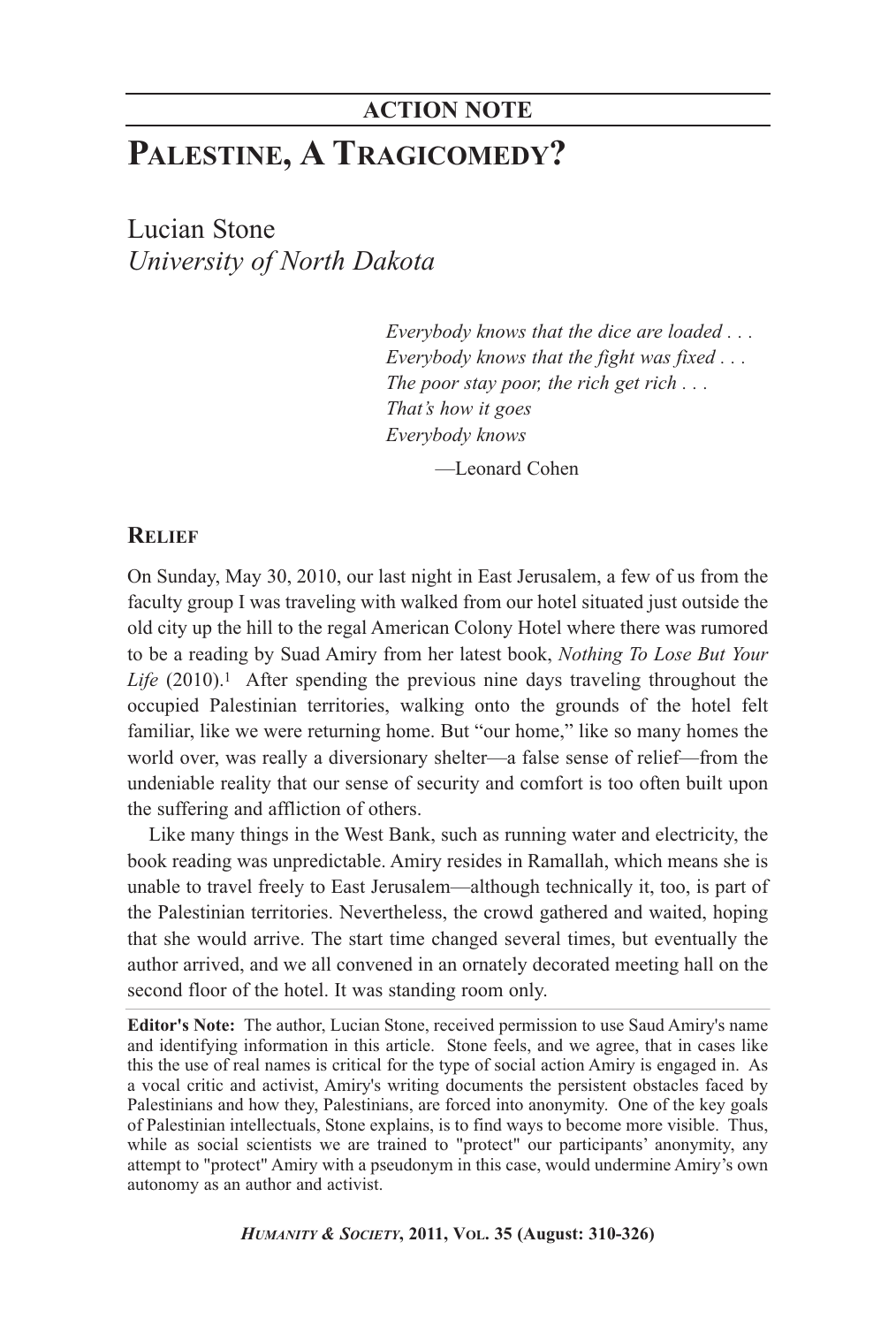Amiry's energy immediately brought everyone to attention, and she began, as so many authors do at these types of events, by offering us an ice-breaker; hers was about what she had to do in order to get there that evening. She held up a paper ID card that was the size of a passport. For everyone but the audience members in the first row, it was impossible to make out any of the details except that there was a picture in the upper left-hand corner of the document. She explained that the document was her dog's official identification card—all Palestinians, even pets apparently, must have government-approved documentation. She had, Amiry continued to tell us, pasted her picture onto her dog's ID card because her dog *could* legally travel from Ramallah to East Jerusalem, whereas she and her compatriots living in Ramallah and other parts of the West Bank and Gaza *could not*. As it turns out, her ploy worked, and our storyteller and the crowd—a cosmopolitan blend of East Jerusalemites, foreign dignitaries, Americans, other Palestinians who managed to cross the "border," students, nongovernmental organization (NGO) workers and volunteers, and random travelers—burst into collective laughter.

Like a beautiful song about ugly realities, the melody of that chorus of laughter has haunted me ever since. How could we laugh at this situation—a human being "disguising" herself as a dog in order to be treated with more dignity and to have more freedom? What was funny about this? Why did we give our tacit consent to the prevailing logic that made this act supposedly funny? Oppression and outright dehumanization is nothing to laugh at, is it?

# **PARC**

Our group consisted of 10 American professors affiliated with ten different universities or colleges, representing diverse fields of study including history, media studies, sociology, women's studies, philosophy and religion, English language and literature, social psychology, and Arabic language. We were convened by the Palestinian American Research Center (PARC),<sup>2</sup> which advertised a competitive grant to participate in its first U.S. Faculty Development Seminar, a program funded by the Educational and Cultural Affairs Bureau of the U.S. State Department. The program sought "U.S. faculty members with a demonstrated interest in, but little travel experience to, Palestine," who, if selected, would "participate in Jerusalem-based activities [such as] lectures, workshops and visits to local universities and other related institutions in the West Bank" (PARC). The primary objective for the PARC fellows was to "learn about the region, deepen [our] knowledge of [our] particular fields of interest as they relate to Palestine, and build relationships with Palestinian academic colleagues" (PARC).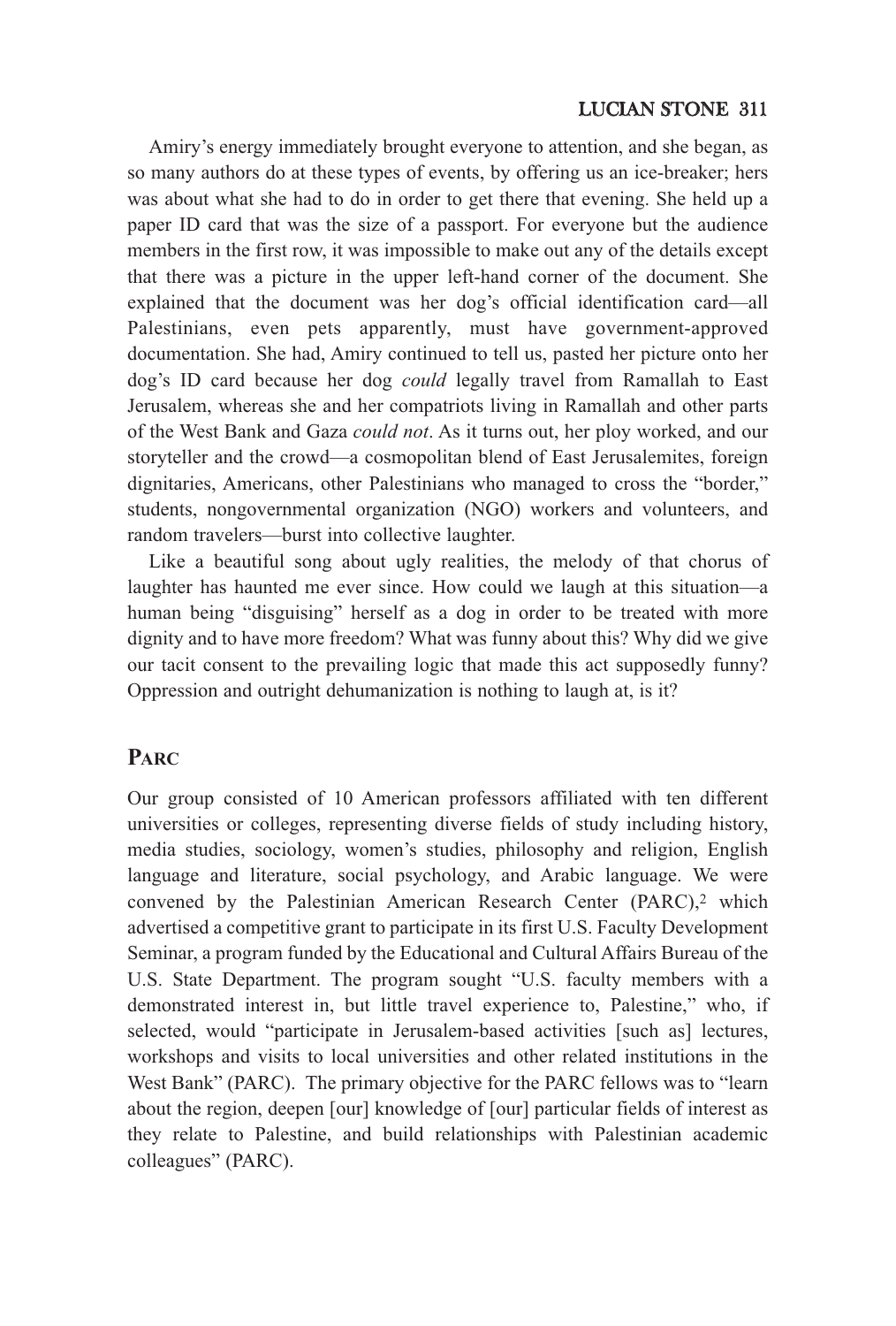As a result, each of us had different expectations for the program. Some wanted simply to learn more about Palestine and the Israeli-Palestinian conflict and to do so by experiencing the living conditions on the ground firsthand. Others came with expectations to conduct research on Palestine, or to garner information to incorporate into the classroom and their home university's curriculum. A few participants came prepared with detailed research agendas or creative projects and with the intentions of finding collaborative research partners in Palestine, while others remained open to the unexpected opportunities that might present themselves.

The program brought us to a total of six different Palestinian cities: Jerusalem, Ramallah, Bethlehem, Hebron, Nablus, and Jenin. During free time, some group members traveled to additional cities such as Jericho. In each city, the group visited universities where we met with administrators and faculty members to learn about the curriculum, facilities, and challenges they face in trying to offer a high-quality education to their students while under occupation. When possible, we also met with colleagues in our own disciplines in hopes of conceiving joint research projects. Additionally, PARC arranged for us to visit Palestinian NGOs, historical and cultural sites, artists, and educators, all of whom provided us with more information about the past, present, and future of Palestine and the Palestinian people.

# **BUILDING TENSION**

Walls. Our hotel was situated just outside the fortified walls of the old city of Jerusalem near the Damascus Gate. The old city is small, entombed in a thick wall built by the Ottoman Sultan Suleyman the Magnificent in 1538, making its confines feel even smaller and upon which tourists giddily traipse taking photographs.

The old city is divided into four quarters: the Muslim Quarter, the Jewish Quarter, the Christian Quarter, and the Armenian Quarter. So as not to be accused, it seems, of departing from the "aesthetic," these quarters are further delineated with walls or checkpoints manned by the Israeli Defense Forces (IDF). One could not help but wonder how much square footage the walls and checkpoints themselves take up.

As a consequence, every inch matters. Each small piece of land holds significant value, not only for practical reasons but also due to the added weight of religious and historic symbolism. The combined effect is a strangling sense of claustrophobia: not only is the city physically suffocating from enclosures, it is also historically and politically—and therefore intellectually—asphyxiating. Like it or not, the hands of history's ghosts, global politics, religious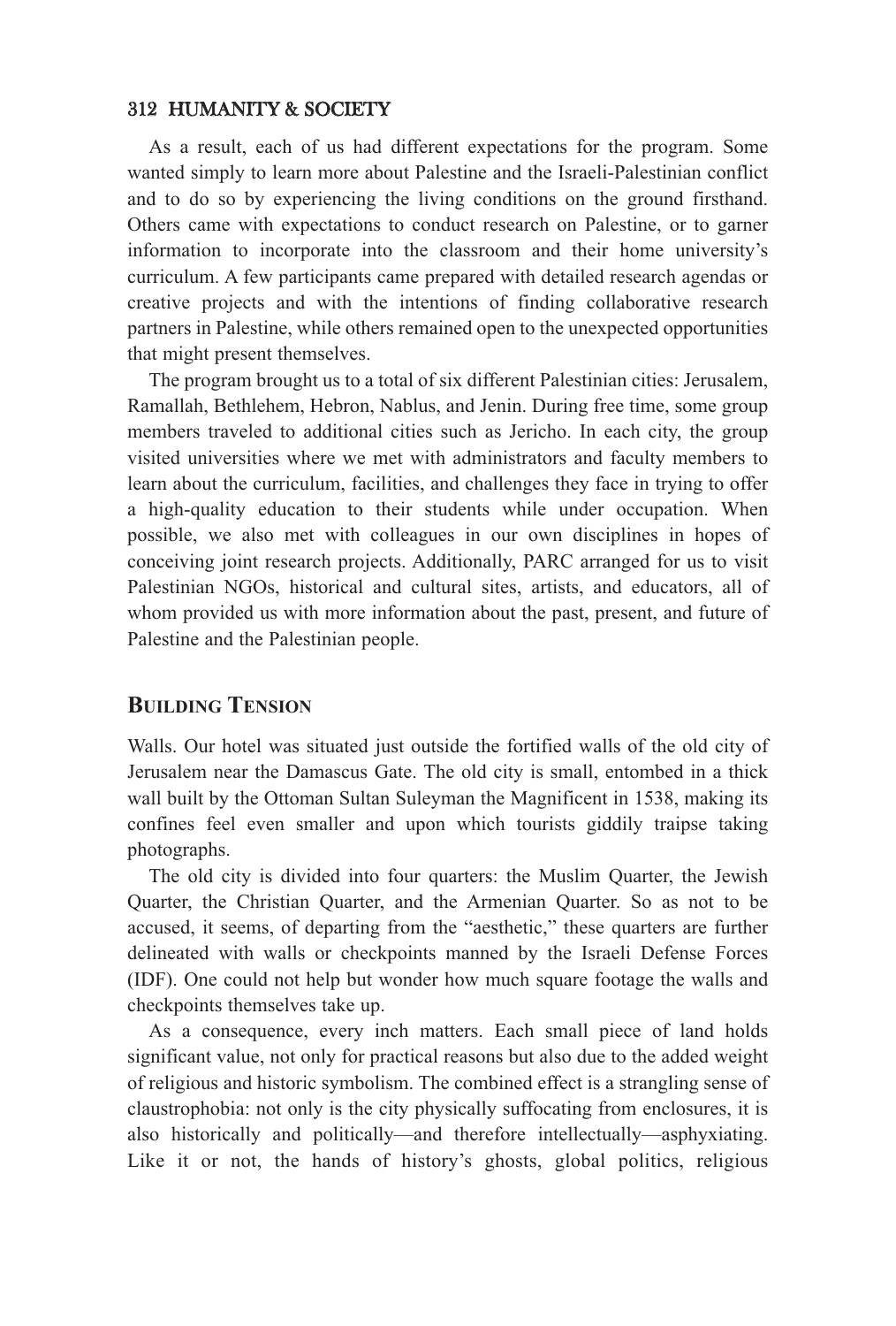factionalism, economics, ideology, and simple-minded public opinion carve up the Palestinians' homeland and their daily lives.

Being a resident of the old city is no easy task; many of the families are crowded into small one-room dwellings with shared toilets and unreliable running water and electricity. Our guide through the old city, Mahmoud, grew up in one of these single-room flats, where he lived with eight family members; it is not uncommon for there to be upward of a dozen people crammed into these homes, and the Palestinian families are not able to expand their living space without permission from the Israeli government (which is rarely, if ever, granted). Many Palestinian homes, in fact, are slated for demolition by the Israeli government, often because of "illegal" expansion of the living quarters without the required permits.

As our group caravanned through the tight corridors of the Muslim Quarter, one could not help but be struck by the poor living conditions. It was hot that day, which only made the experience more distressing. The walls, like the streets, are a dusty brown—except for the occasional burst of color generously gifted by a graffiti artist. So when we came upon a home tucked away in a corner of a tight alleyway that bore signs of a lush green garden behind the gate, it caught our attention.

Mahmoud spotted one of the homeowners in the garden, and, before we could politely move on, they had invited us all in to see their garden and home, which they were visibly proud of and had put a great deal of work into maintaining. The vines overhead provided comforting shade over a narrow pathway leading to the home itself. The small, rectangular three-room concrete structure was home, we were told, to more than a dozen people. Hearing us, the matriarch of the house came outside and insisted on serving us freshly squeezed fruit juice.

During our discussion over these refreshing drinks, we noticed that the family had started to build an extension onto their home. But, they told us, the Israeli government notified them that they had to cease construction immediately, and they were given 30 days to tear down what they had built. If they did not comply, the Israeli government was going to come and tear it down and send them the bill—one that is cost-prohibitive for the average Palestinian family to bear. This was the first of many such stories we heard during our travels throughout Palestine.

A few days into our tour, we visited the Applied Research Institute of Jerusalem (ARIJ).3 There, we listened to a PowerPoint lecture by Suhail Khalilieh (2010) entitled "The Geopolitical Conditions in the Occupied Palestinian Territories." His presentation provided us with an overview of the historical and current state of affairs in Palestine with respect to the occupation.

Predicated on the idea of reducing tensions, that is, "security," the Israeli government continues to build a separation wall. The Israeli Separation Wall is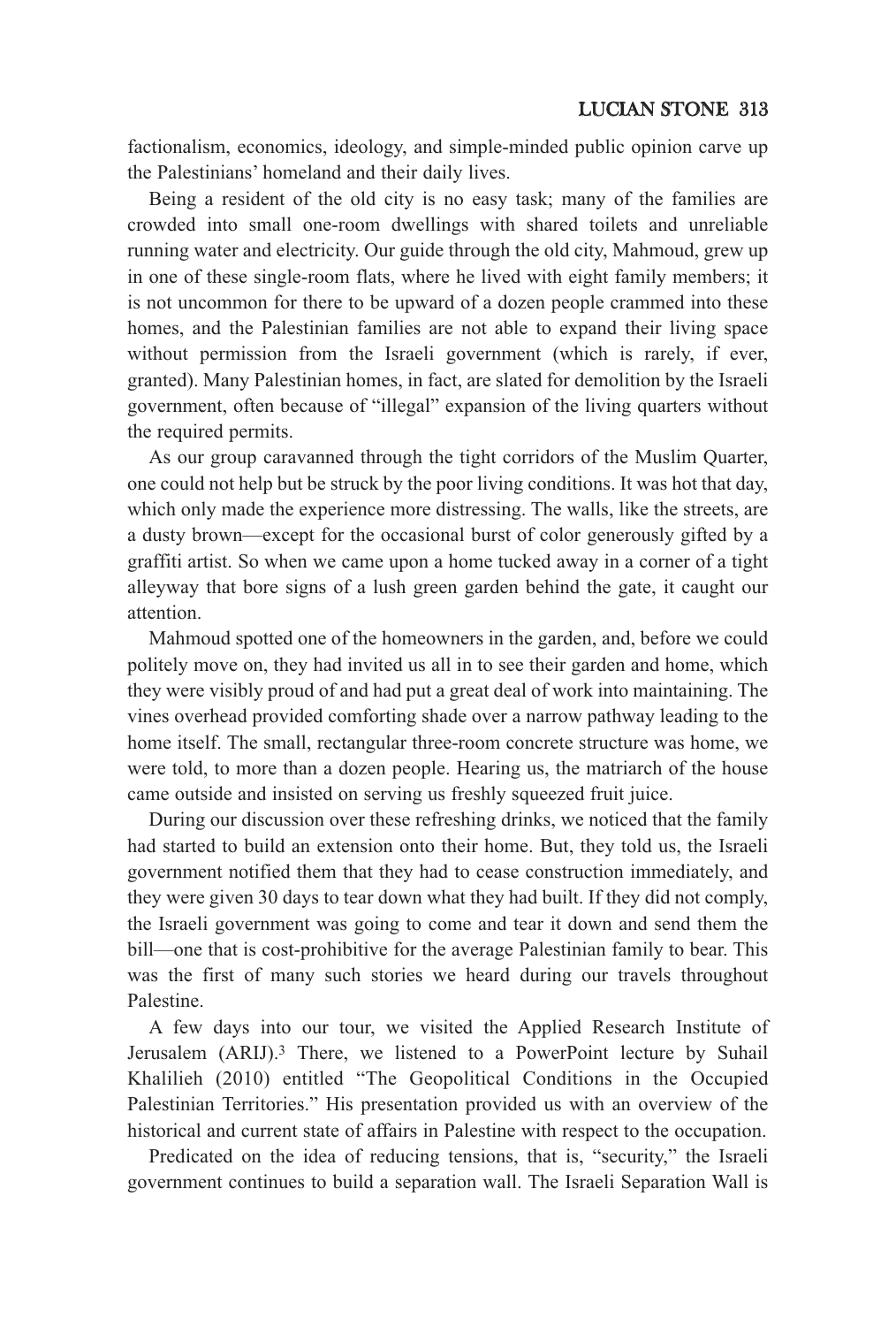about 774 km (479 miles) long and averages 8 meters (26 feet) in height.4 By comparison, the Berlin Wall was 155 km (96 miles) long with an average height of 3.6 meters (11.8 feet). From the Palestinian perspective, the wall is ubiquitous. Everywhere we traveled in the West Bank, the bleak wall was visible. According to the Israeli journalist Amira Hass (2010), from the Israeli perspective, even and especially the Israeli settlers' perspective, the wall makes the Palestinians invisible, blots them out of existence. In her article "You can drive along and never see an Arab," she writes:

A person could travel the length and breadth of the West Bank without ever knowing—not only the names of the villages and cities whose lands were confiscated in order to build the Jewish settlements and neighborhoods, but even the fact that they exist. Most of their names cannot be found on the road signs. And from a distance, the calls of the muezzins and the streets empty of people (after all, there is nothing to go out for) seem like an aesthetic decoration. *A Jew traveling on the almost empty roads of the West Bank would think that there no longer are any Arabs*: They do not travel on the wide roads used by the Jews. (Hass 2003, emphasis added)

In addition to the wall itself, as of June 2010 there were 669 checkpoints (including 78 checkpoints in the H2 Area of Hebron5). Most of the checkpoints do not secure transit between the Israeli and Palestinian borders as delineated by the wall, but rather they are set up *within* Palestinian territories, thereby further dividing the Palestinians' limited space.

Khalilieh (2010) cited the 1947 United Nations resolution,<sup>6</sup> which mandated that the Palestinian Area would be  $27,000 \text{ km}^2$ . Just prior to 1967 the total area of the West Bank was 5,843 km2, and the Gaza Strip was 362 km2, totaling 6,205 km2; in other words, twenty years after the United Nations resolution, Palestinian land had been reduced to only 22 percent of the original UN-mandated territory.

Each successive round of negotiations promised that more of the mandated land would be turned over to the Palestinians. In the Oslo II Interim Agreement, signed September 1995, the West Bank was classified into three areas designating various levels of control. Area A, which accounts for 18 percent of the Palestinian Territory, is under full administrative and security control of the Palestinian Authority. In Area B, which is 19 percent of Palestinian land, Palestinians have administrative control but not security control—security is administered by the IDF. The largest portion, 60 percent of the Palestinian territories, is classified as Area C, in which the Palestinians have only limited administrative capacities and the Israeli government has overriding control.7 Nature Reserves accounts for the other 3 percent of the land. So if Area A is combined with the Nature Reserves, the Palestinians only have full control over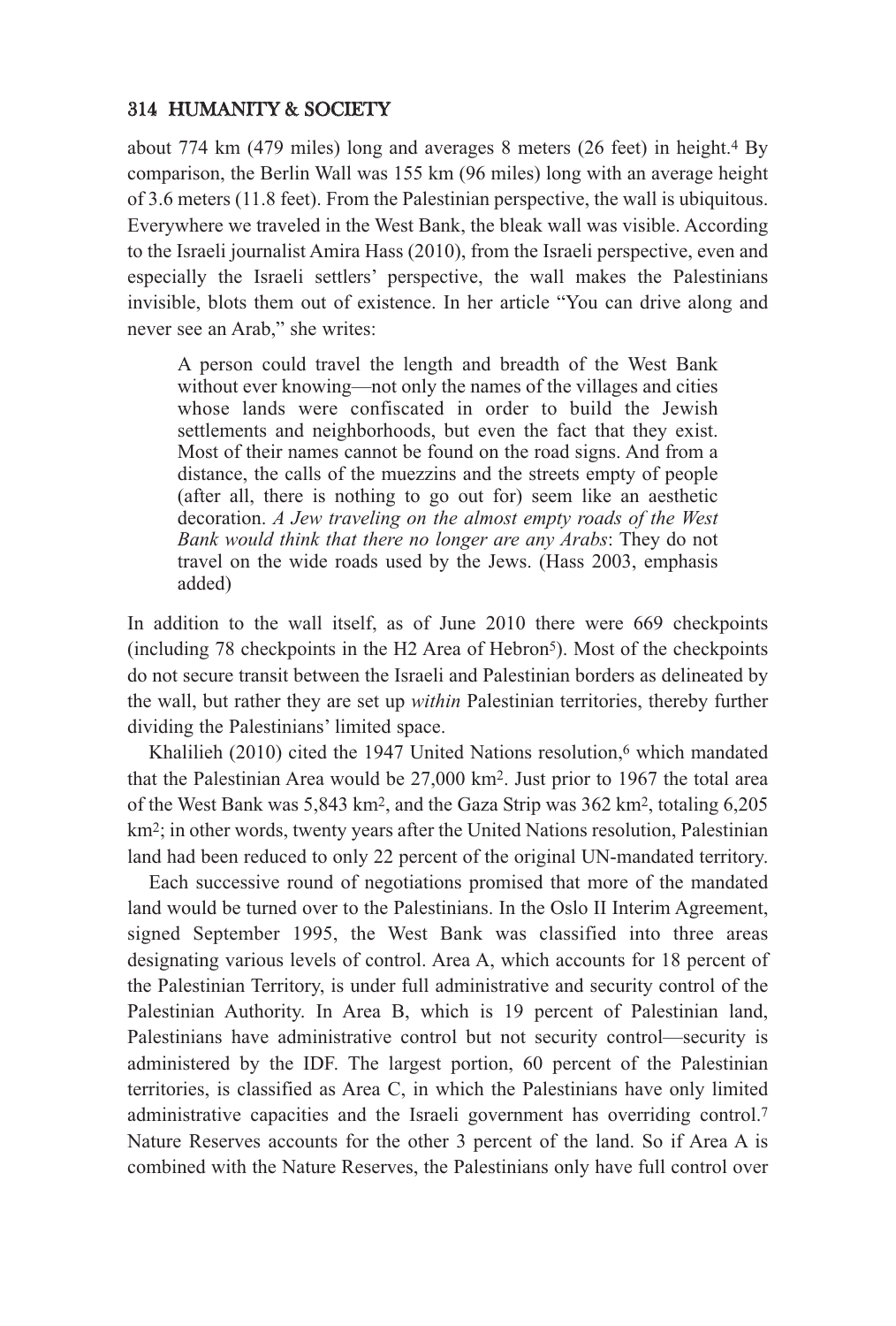22 percent of their mandated territory. This remains the situation today, 63 years after the initial UN resolution was signed in 1947.8

On the surface level, these conditions are unfathomable. But in truth, behind the smoke and mirrors of the "progress" of the negotiations and the so-called "peace process" is further injustice. That is, the Palestinian Authority's full "control" over Area A and its partial control over Areas B and C are always contingent upon external factors, such as the Israeli government allowing the import/export of goods and supplies, for example (there is no airport or access to waterways in the Palestinian territories). At any moment the Israeli government can cut off the valve, so to speak, thereby making the Palestinians ultimately beholden to them for mere survival. (As a poignant reminder, our group departed Palestine on May 31, 2010, the very day Israeli troops violently blockaded the flotilla organized by the Free Gaza movement and the Turkish Foundation for Human Rights and Freedoms and Humanitarian Relief to bring much needed supplies into Gaza.) Today, in fact, as the peace negotiations erode yet again, Palestinian National Authority President Mahmud Abbas declared that the Israeli government "has effectively cancelled the Oslo agreement" by stripping the Palestinian Authority of its power through daily incursions into the territories (AFP 2010).

The dissection and deracination of a people who are still living continues in other guises as well. The first such method is the politically and, more importantly, morally divisive Israeli settlements in East Jerusalem and the West Bank. Since 1967, 199 settlements have been constructed in the West Bank.9 Using satellite-imaging systems, ARIJ has discovered that the settlements, Jewish *only* areas that are home to more than 580,000 settlers, occupy 189 km2 (or 3.3 percent) of Palestinian land (Khalilieh 2010). The Jewish settlers act with impunity. They annex Palestinian land with the support of the IDF and Israeli government. Once settlers and settlements are in place, such installations force Palestinians to live fragmented lives, even sometimes having to put fences around themselves for their own protection. For example, when we visited Hebron, we walked through the marketplace where Palestinian shopkeepers had to put fencing and tarps overhead to catch the debris—garbage, bricks, sticks, urine, and even acid—thrown at them by settlers who live in the surrounding buildings.10 Additionally, systems of roadways are built, the use of which is for settlers only, unless, of course, the Palestinians "are good children and accept the dictate of the settlements"; then they can use the roads. "If," however, they "are bad children" they will be locked "into the tiny prisons that these roads so cleverly created" (Hass 2003). In other words, the settlement roads are walls, too. And they, likewise, are built on Palestinian land.

The second of these techniques is the less publicized outposts. "The Outposts Technique involves capturing land on Palestinian hilltops or in close perimeter of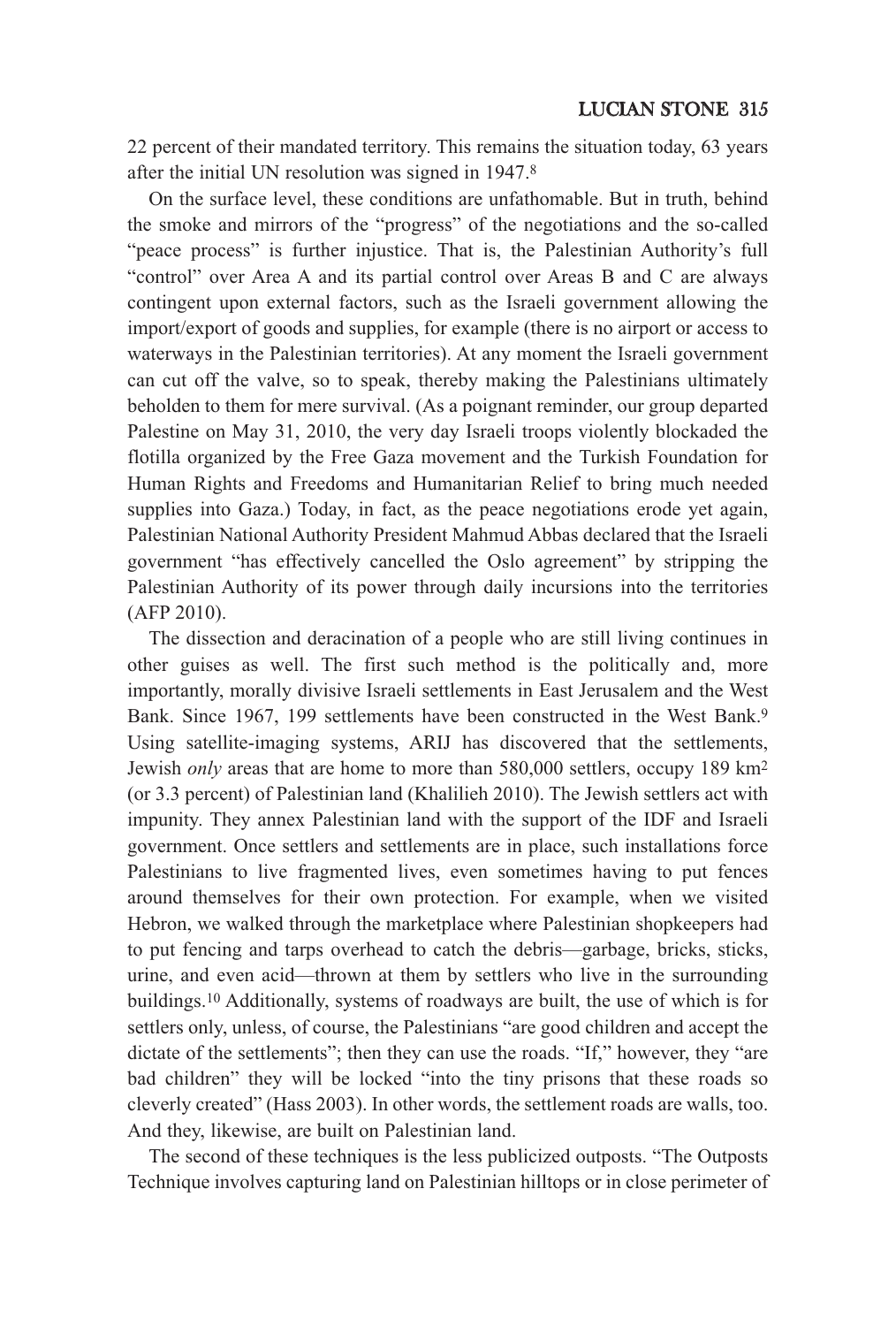existing settlements and setting up mobile caravans, declaring the site as a new settlement or a new neighborhood of [an] adjacent settlement" (Khalilieh 2010). According to Khalilieh (2010), between 1996 and 2001, 79 Israeli outposts were constructed. Since March 2001, 153 outposts have been erected.

It does not take an especially attentive witness to see the obvious outcome of this procedure of encroachment and separation. Irrespective of intentions and rationalizations, the consequences of these "hard, brutal, and unbelievable facts" are clearly dehumanizing—"a degenerating sense of 'nobodiness'"—and result in violent tension. To cite Martin Luther King Jr.'s relevant response to the systematic oppression of black Americans, inevitably there "comes a time when the cup of endurance runs over, and men are no longer willing to be plunged into an abyss of injustice where they experience the blackness of corroding despair" (King 1992:85, 88, and 89).

There has been a sustained and systematic attempt to demarcate the Palestinians' otherness.<sup>11</sup> Another major breaking point in the most recent direct negotiations between Israel and Palestine, for example, was Prime Minister Benjamin Netanyahu's insistence that, "if the Palestinian leadership will say unequivocally to its people that it recognizes Israel as the nation-state of the Jewish people," then he "will be prepared to convene [his] cabinet and request an additional suspension of [the] building [of settlements] for a limited period of time" (BBC 2010).<sup>12</sup> In other words, the Palestinians must officially acknowledge their otherness. But it is precisely this otherness that, once established in the collective conscience of a people, is pushed to the extremities, resulting in so much oppression, violence, and war:13

Holding certain aliens responsible for the ills of society, the scapegoaters proceed to isolate or eliminate them. This sacrificial strategy furnishes communities with a binding identity, that is, with the basic sense of who is included (us) and who is excluded (them). So the price to be paid for the construction of the happy tribe is often the ostracizing of some outsider: the immolation of the "other" on the altar of the "alien." (Kearney 2003:26)

# **THE DEAD SEA**

The PARC program organizers mercifully recognized that the intensive itinerary would be intellectually, physically, and emotionally exhausting. Thus they scheduled two days for us to explore freely on our own—a reprieve.

Six members of the group, including myself, decided to make an excursion to Jericho, where it is believed that Jesus was tempted by Satan to deviate from his mission to bring peace to earth (Matthew 4:1-11 [NIV]). After a surprisingly short drive, we arrived at a typical tourist office at the base of a mountain, which included a souvenir shop replete with overpriced merchandise. There we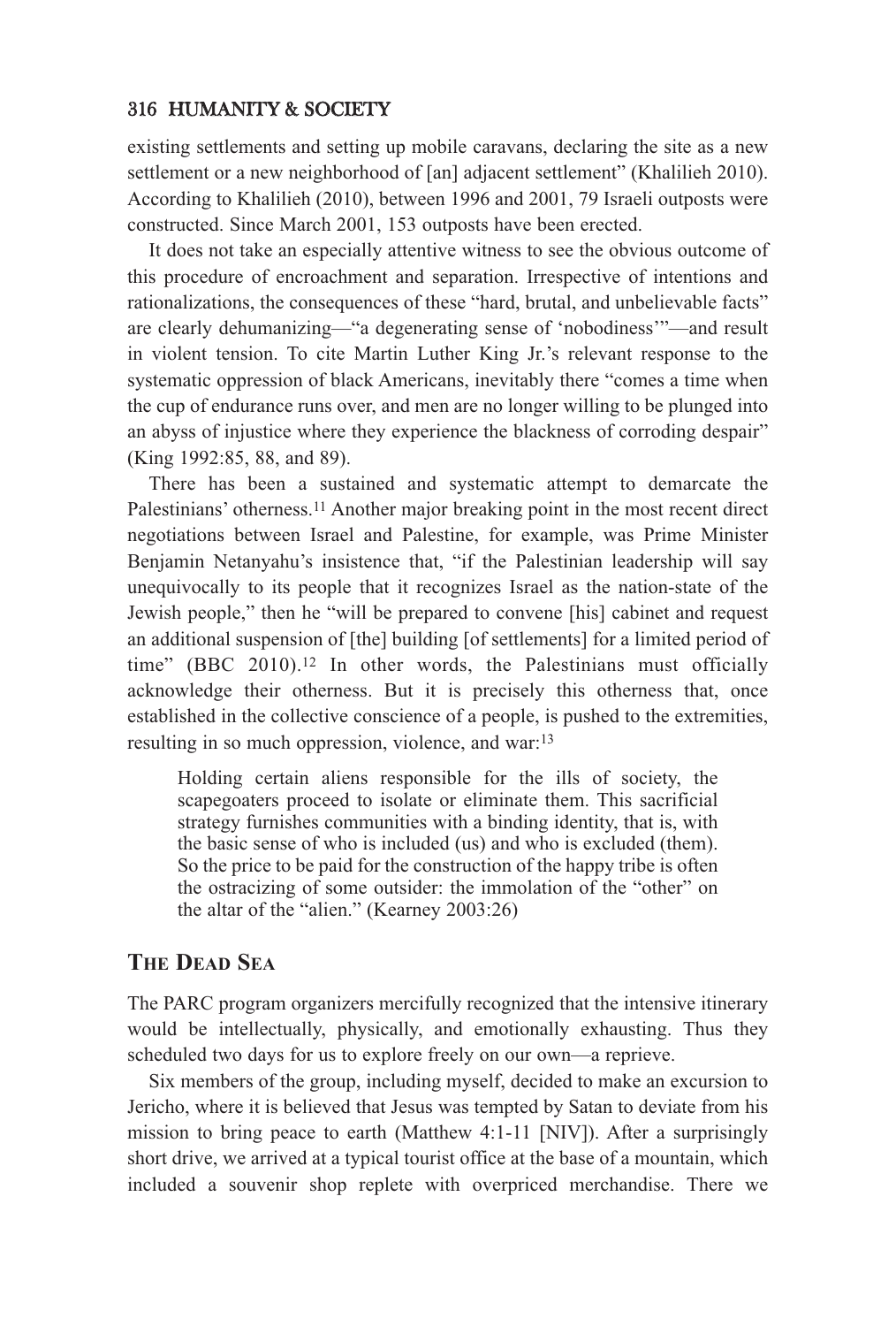purchased tickets for the funicular ride to the top of *Qarantal* (the Mount of Temptation). As the funicular cab swayed back during its ascent, below we watched dedicated pilgrims under the unforgiving desert sun make the climb up the path they believe Jesus walked. At the top, built above the cave thought to be the site of Jesus's 40-day fast, the Greek Orthodox Monastery of Temptation is open to visitors. While at the top of that "very high mountain," in the cool shade offered by the caves and the monastery, I looked upon "all the kingdoms of the world and their splendour" that the story says the devil promised Jesus in return for his obedience, and I reflected upon the hellish conditions people endured as a result of the present conflict (Matthew 4:8-10 [NIV]).

After our descent, we decided to visit the Dead Sea. Several of my colleagues came prepared with their bathing suits and towels. As our bus pulled into the parking lot at the beach, I noticed something different than the rest of the occupied Palestinian territories—most notably, there were large numbers of international tourists who had been conspicuously absent from other major sites of cultural and historical interest located in the occupied Palestinian territories that we had visited. As it turns out, this was no mere coincidence. Guided tours booked through Israeli organizations and companies intentionally divert people from the Palestinian areas, or at the very least minimize their exposure to them. One significant consequence of this, among many, is that the Palestinian economy does not benefit from the tourist income. Entry to the beach was not free. At the queue to purchase tickets, I asked whether the beach was Israeli- or Palestinian operated. It was, I was told, Israeli owned and operated, the tickettaker being an armed guard.14

One of my colleagues and I decided that we would not pay to enter. The other four went in while she and I stood at the front gate keeping watch over the others' belongings. As we sat in the shade outside the gate, we noticed Palestinian families coming to the beach. At the gate, however, they were denied entry. In one hour's time, we witnessed roughly 25 Palestinians be denied entry including a young couple who had a toddler and an infant eager to enjoy the day at the beach.15

When our colleagues emerged from the gated beach and told us about their rejuvenating swims in the Dead Sea, we recounted to them what we had just witnessed. At that very moment another Palestinian family was being turned away, and one of my colleagues approached the guard and asked him why they had been denied entry to the beach. Without hesitation, the armed guard replied, "Because they are small animals, and there are humans inside." When she reproached him for such vile racism, he shooed her away as if he suddenly realized that she, too, was vermin.16

"Any law that degrades human personality is unjust. All segregation statutes," wrote King (1992), "are unjust . . . . It gives the segregator a false sense of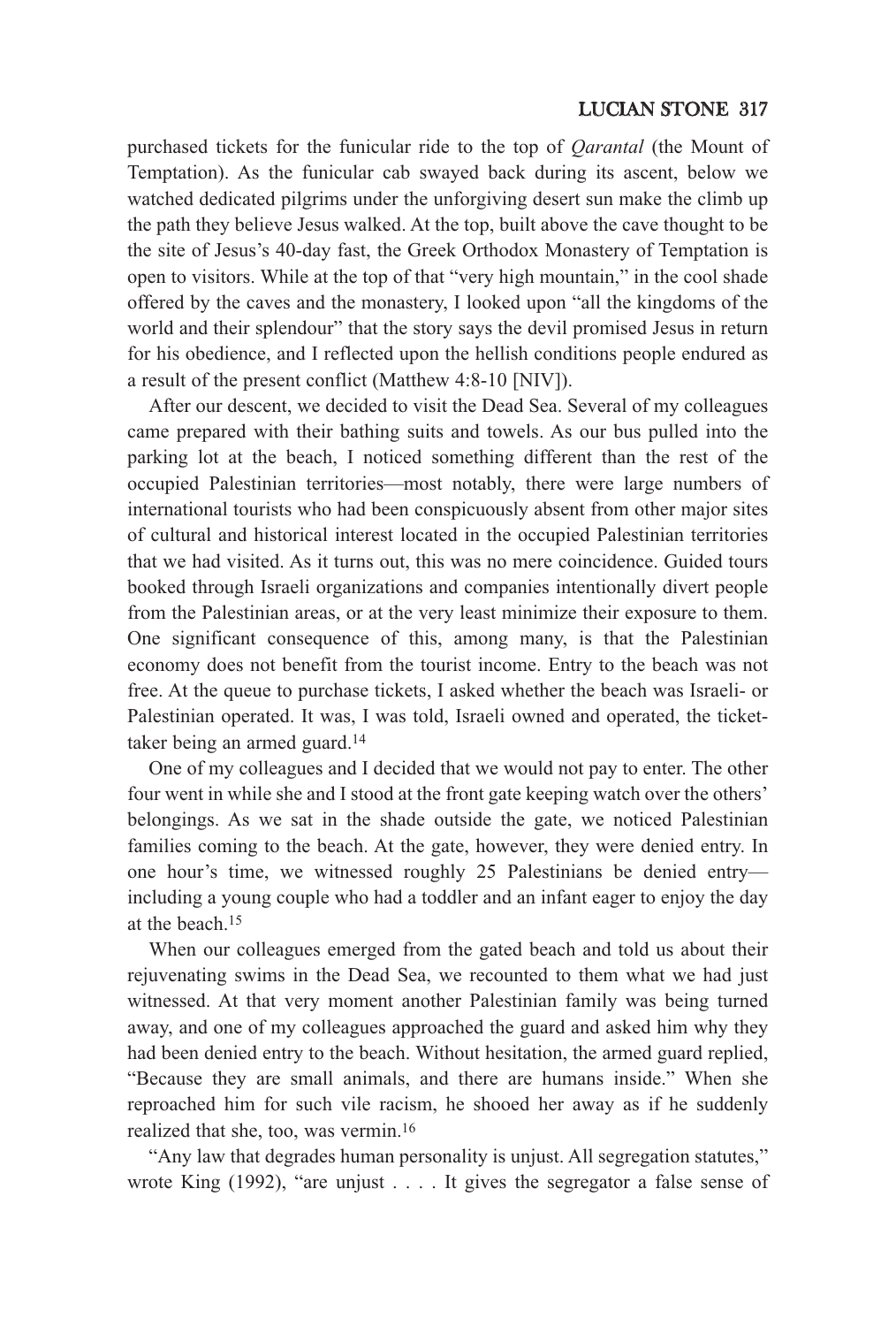superiority and the segregated a false sense of inferiority" (1992:89). And yet, there appears to be less and less shame associated with collective punishment and blatant acts of segregation, such that it is now used as a negotiating tactic in internationally mediated venues with the world media watching.17

The deafening silence of the international community aids and abets the quarantine of the Palestinian people.18 With the indelible mark of otherness—not a benign otherness, but a supposedly malignant, monstrous otherness,19 drawn around and in between Palestinians with concrete borders—frustrations boil over and some individuals act out in ways that perpetuate the stereotypes imposed upon the collective. "This is not a threat," as King (1992) made abundantly clear, "it is a fact of history" (1992:94).20 Individual acts are met with collective retribution, where due process is yet another piece of collateral damage. And this vicious cycle repeats itself indefinitely.

# **BORDER CROSSINGS**

The deprecating comments of the armed soldier guarding the Palestinian beach from Palestinian families at the Dead Sea caused us shock, dismay, and even outrage; but the self-deprecating humor of Suad Amiry sent us into a fit of laughter. The former was meant to demarcate the limits of "purity" and "acceptability," whereas the latter broke through the limits and carried us across alienating borders into *sensus communis*.

As Simon Critchley (2002) has argued, "[T]rue humour can be said to have a therapeutic as well as a critical function" (2002:15). Simultaneously Amiry's anecdote relieved the tension in the room—rather, the "joke" transformed it into creative tension21—and it did so on the bases of common sense and a sense of community.

Our shared world was defamiliarized, especially for those of us who, unlike Amiry and her Palestinian compatriots, live happily in oblivion of these oppressive conditions. Amiry's demeaning living conditions and the threatening route she took to arrive at the book reading that night stood in sharp contrast to our immediate surroundings at the unfortunately named American Colony Hotel, the cosmopolitan audience, and especially the person herself, an elegant, witty, and passionate woman, who was both the subject and teller of the story. Everyone in the room immediately understood the absurdity of it all. And in the same breath everyone recognized the undeniable incongruity between this tragic reality and the ideological mechanisms used to justify its infliction upon the Palestinians—namely, the bloated and blood soaked terminology, "justice," "democracy," "security," and so forth, or "words with capital letters," as Simone Weil (1986) called them. "Each of these words," she wrote, "seems to represent for us an absolute reality, unaffected by conditions, or an absolute objective,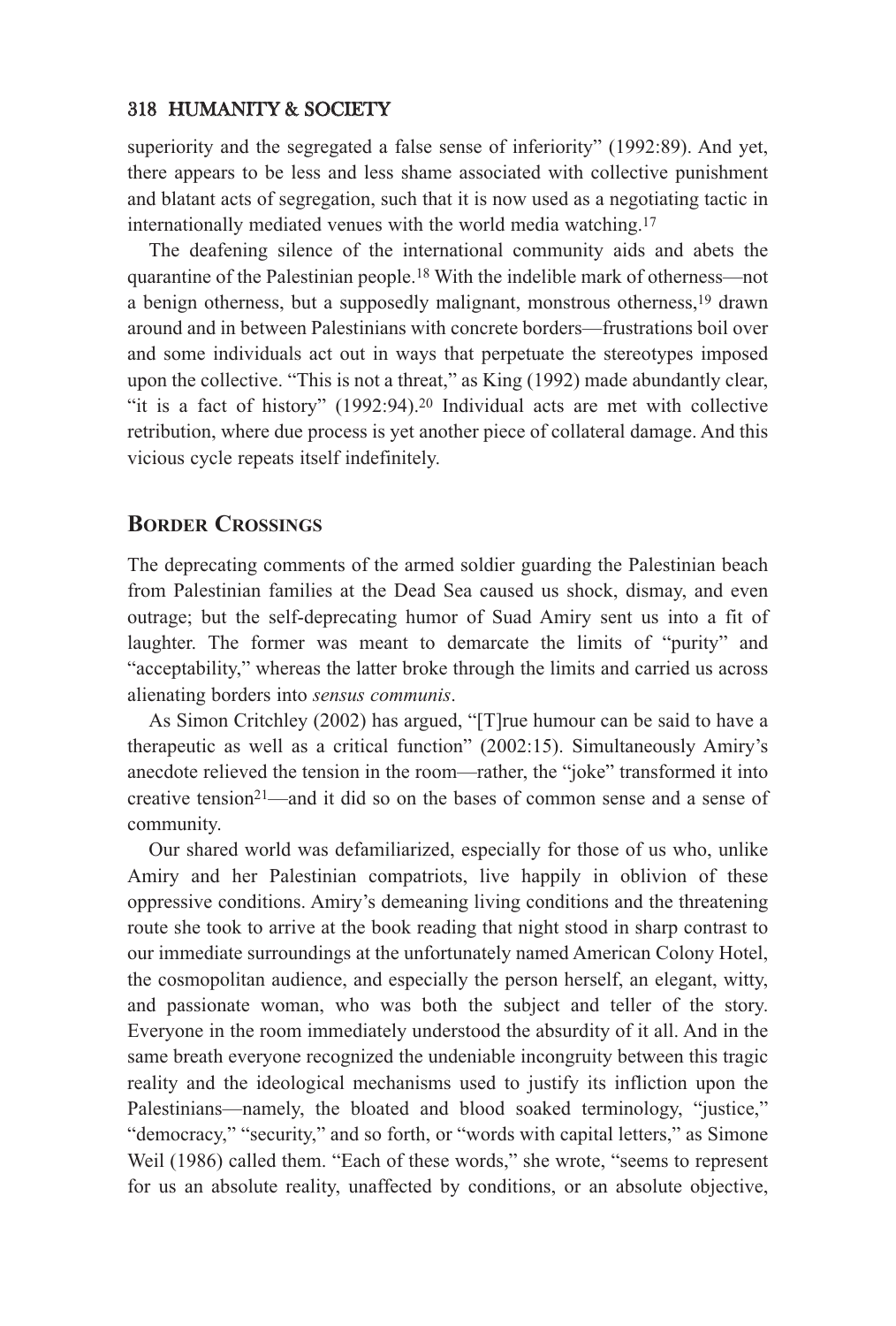independent of methods of action, or an absolute evil [for instance, currently en vogue words such as "Islamo-fascism" and "terrorism"]; and at the same time we make all these words mean, successively or simultaneously, anything whatsoever" (Weil 1986:222). That is to say, lost behind the rhetoric of politicians and pundits are the perverse cruelties endured by our fellow citizens of the world. Like the Birmingham police (who the clergy praised while denouncing King's actions), the self-appointed vanguards of Western "civilization" are not "innocent" or "helpless" defenders who resort to violence only as a last resort (King 1992:98-99). This much is clear to those who have crossed the borders with open eyes and who have witnessed the plain truth.

For us Americans, to open ourselves to this message as meaningful necessitate[s] conscious acceptance of realities—5 percent of the Iraqi population destroyed by US attacks and the ongoing embargo, persistent US opportunism in its Middle East foreign policy, double standards of political, economic and human rights, support for Israel despite its colonialist oppression of Palestine—realities that have been in front of our eyes and ears for decades, but the code of American self-understanding with its master signifier of innocence [has] effectively blocked out as meaningless. (Buck-Morss 2003:24)

Amiry's joke gave us all "a sense of *thereness*," that is, it "illuminate[d] a social world that is held in common" (Critchley 2002:86). But more important, the break that humorous anecdote made from the destructive tension caused by this situation opened us up to creatively imagining things otherwise. As Critchley (2002) cogently argues, "[H]umour might be said to project another possible *sensus communis*, namely a *dissensus communis* distinct from the dominant common sense" (2002:90).

Perhaps, in the final analysis, the exhalation of our collective laughter that night in May was an opening of passageways for border crossings. As I mentioned at the start of this essay, it feels impossible to breathe under the present circumstances. I mean this both literally and metaphorically. Palestinians are increasingly enclosed in smaller spaces and are isolated from each other and the world.

But laughter is subversive. It speaks truth to power. "Many indispensable truths, which could save men," wrote Weil (1986), "go unspoken for reasons of this kind; those who could utter them cannot formulate them and those who could formulate them cannot utter them" (1986:64). When the threat of force and fear no longer abide in the witness, they laugh. They breathe. They create a vital space. And in that space many ask, "What can we do?"

Historically this has been and remains a loaded question, one that is answered most frequently by those with power who also "have a monopoly of language" (Weil 1986:64). As Asef Bayat (2010) has pointed out, there has never been a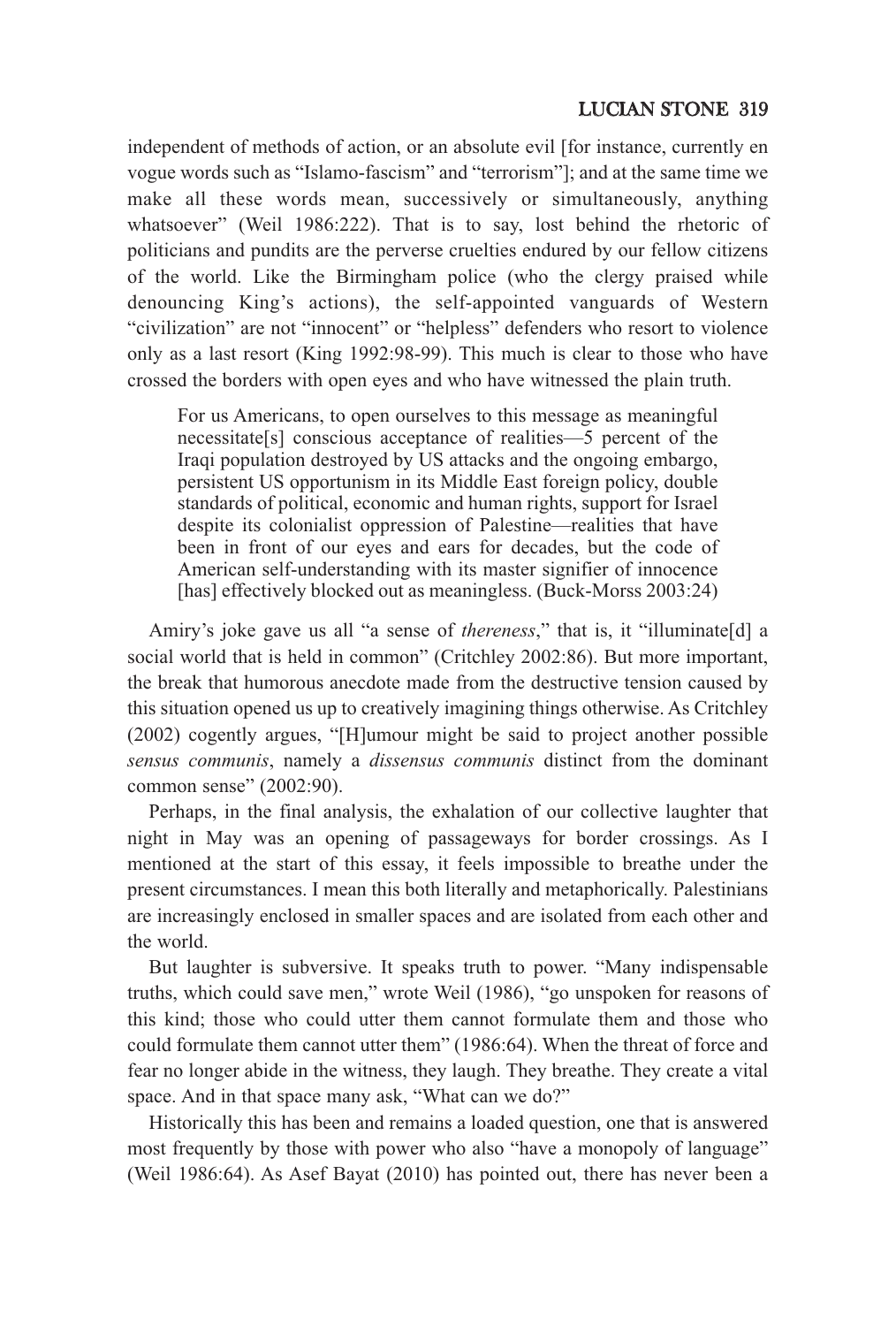dearth of so-called "realistic solutions" for the problems in the Middle East, and Palestine in particular (2010:1). The proposals most frequently contend that there is need for extraordinary and drastically visible shifts—euphemisms for regime change—and that the most effective means come in the form of social *movements*.<sup>22</sup> They advocate for revolutions, nonviolent resistance movements, and outside intervention (Bayat 2010:1-2). What we need, these pundits insist, are spectacular turns of events.

But these phantasmagoric spectacles are lost causes. "Suffice it to say for now that what is needed, when confronted with extreme tendencies to demonize or deify monsters, is to look into our own psyches and examine our consciences in the mirror of our gods and monsters. We need," Richard Kearney (2003) suggests, "to explore further the *spaces* between polarities, to dwell on the thresholds which mediate between the vertical and the abject. We need to look to the middle way" (2003:42-43, emphasis added). When Amiry told her "joke" we all immediately understood the twisted and painful ironies tied up in that event; and in unison we laughed at the utter ridiculousness of it all; we laughed not only at the tragicomic circumstances of the Israeli-Palestinian conflict, but at the human condition in total. Therein we had a *sensus communis*—an every day experience of "trust with one another"; what Bayat (2010) calls "everyday cosmopolitanism" (2010:13).

Free social interactions such as these are the real enemy of the discourse of power, for they subvert "the language of clash" (Bayat 2010:13). Dialogue, in all of its forms, ultimately exposes those with power for their false sense of superiority. Perhaps a time will come when we collectively laugh at the emperors standing naked before us. But in order for this to happen, we need free, open spaces so that the "quiet encroachment of the ordinary" changes the dominant order (Bayat 2010:14).

The opening of such spaces (global spheres), however, requires border crossing—whether it be physically, intellectually, or imaginatively, including uses of new media like the Internet.23

Creatures which hang around borders, and disrespect their integrity, are traditionally known as "monsters." They comprise a species of sinister miscreants exiled from the normative categories of the established system. A species of nonspecies, as it were. Alien monsters represent the "unthought" of any given point of knowledge and representation, the unfamiliar spectre which returns to haunt the secure citadel of consciousness. "There are monsters on the prowl," writes Michel Foucault, "whose form changes with the history of knowledge." (Kearney 2002:119)

The borders will become increasingly porous, not through *extraordinary movements*, but, as Bayat (2010) argues, through our "mundane doings" that are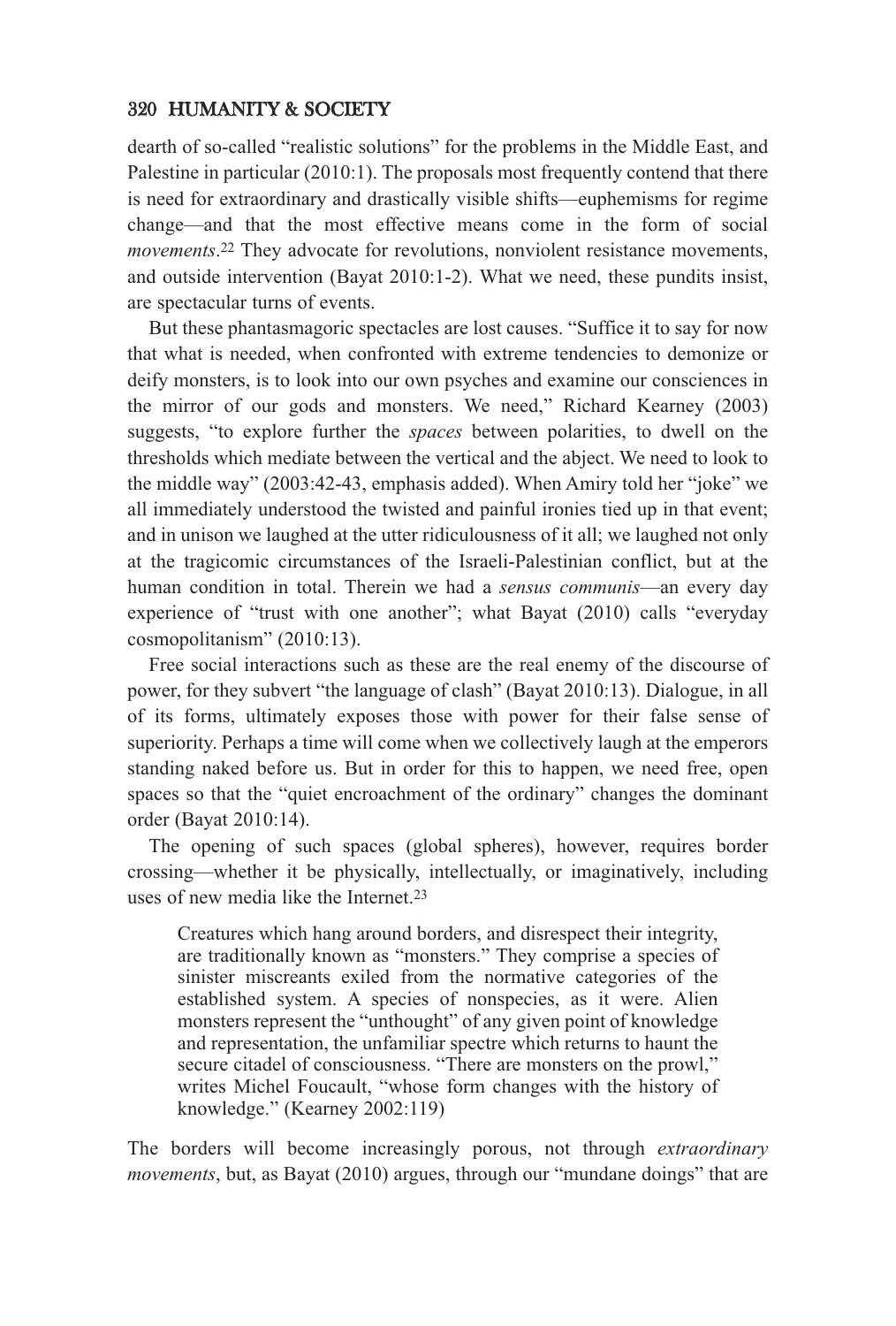"closely tied to the ordinary practices of everyday life" and are "bound to lead to significant social, ideological, and legal imperatives" (2010:14). Those who cross the lines will undoubtedly be labeled as "monsters"; but many of us have stopped believing in the bogeyman long ago, thankfully.

As we traveled throughout the West Bank, we frequently saw the poster<sup>24</sup> pictured below in Palestinian shops, office buildings, and homes.



Poster Design: Franz Krausz (1936)

Originally designed as Zionist propaganda, the Palestinians have adopted this poster and its slogan in all of its glorious (and hilarious) irony. Indeed, visit Palestine. Visiting is an ordinary act, enacted in many ways beyond physical travel, such as through art, literature, and film.25 Until the constant physical, intellectual, and imaginative movements back and forth wear down the walls, including the ones we build around ourselves, tragically the joke is on all of us, and we obscure the horizon that could humanize us all.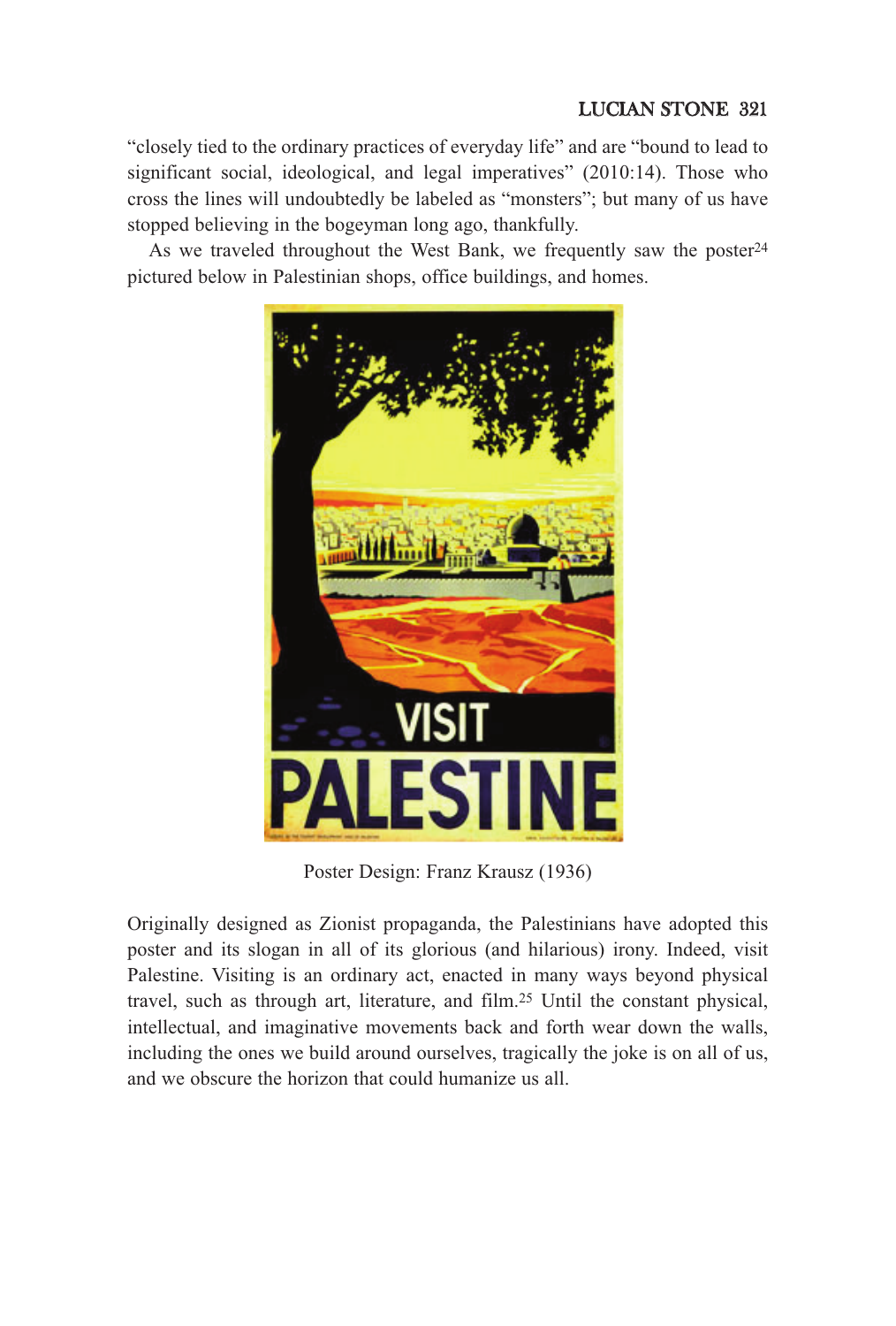

Poster Design: Amer Shomali (2010)26

#### **ENDNOTES**

1Her previous book is the highly acclaimed *Sharon and My Mother-in-Law: Ramallah Diaries* (New York: Anchor Books, 2006).

2For full details, see: http://parc-us-pal.org/.

3For more information, visit: www.arij.org. Projects of ARIJ are financially supported by the European Union and the Swiss Agency for Development and Cooperation.

4All statistics and data provided in this section are taken from Suhail Khalilieh's presentation, "The Geopolitical Conditions in the Occupied Palestinian Territories."

5The city of Hebron (al-Khalil) is divided into two quarters, H1 and H2, designating the varying degrees of control the Palestinian Authority and the Israelis have over the sectors.

6United Nations General Assembly Resolution 181 (A/RES/181) was adopted on November 29, 1947.

7Here I rely entirely upon Khalilieh's wording about the distinguishing characteristics of the three areas. Area C, in particular, is a subject of controversy; some insist that the Palestinians have no control whatsoever over this area.

8There is a great deal of dispute over the exact percentages of Palestinian land that are occupied, settled, etc. I have drawn exclusively from the ARIJ report presented to us during our visit by Suhail Khalilieh. Another source for current statistics is *B'tselem: The*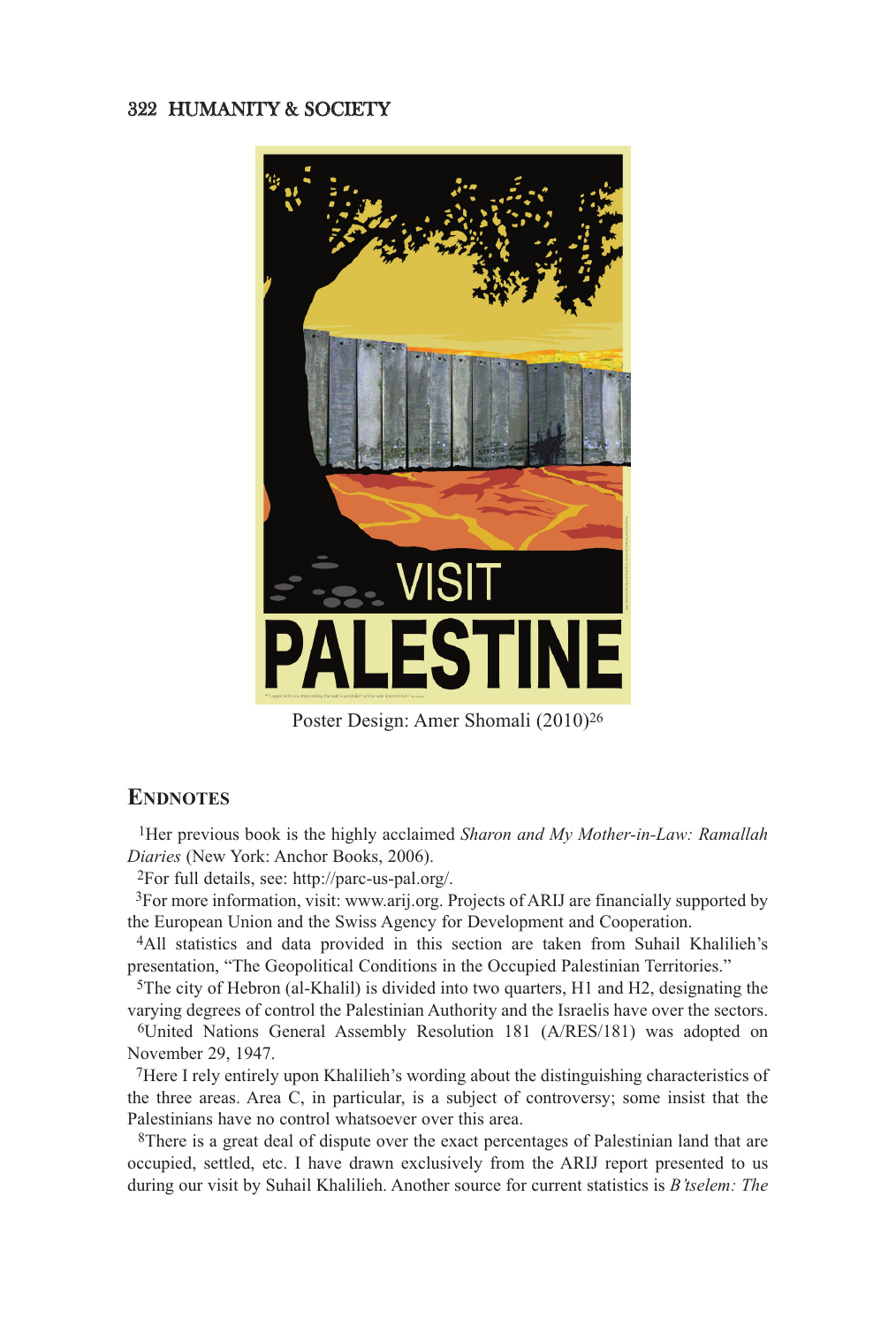*Israeli Information Center for Human Rights in the Occupied Territories*, http://www.btselem.org/English/index.asp.

9There are even financial incentives for *aliyah*, the return of the Jewish Diaspora to Israel, especially in settlements. See Barbara Slavin's article "Unsettled," in *Foreign Policy* (July 2, 2010). Slavin was prompted to write this article when she received an email offering "\$14,000 in cash and numerous other benefits" for moving to the Golan Heights or other Israeli settlements.

<sup>10</sup>We were given a tour of the city by the Temporary International Presence in the City of Hebron (TIPH), "a civilian observer mission stationed in the city of Hebron. The mission was called for by the Israeli and the Palestinian authorities in 1997, to support them in their efforts to improve the situation in Hebron." For more information, see http://www.tiph.org/.

11This is part and parcel of the rampant spread of Islamophobia throughout the world. Recently a feature article was published in the *New York Times* about Pamela Geller, who gained fame through her vitriolic opposition to the building of Park 51 in New York. "'In the war between the savage and the civilized man,' Ms. Geller says, 'you side with the civilized man'" (Barnard and Feuer 2010). As Richard Kearney writes, "[W]e witness a disturbing tendency to endorse the dualist thesis that divides the world schismatically into West and East. This thesis echoes the 'Clash of Civilizations'scenario, famously outlined by Samuel Huntington in the summer 1993 issue of *Foreign Affairs*, subsequently developed and republished as a best-selling book in 1996. Here one finds a personification of the West versus Islam dichotomy, making for what Edward Said has called a 'cartoonlike world where Popeye and Bluto bash each other mercilessly, with one always more virtuous pugilist getting the upper hand over his adversary'" (Kearney 2003:113).

<sup>12</sup> It is impossible not to recall King's statement about the white political leaders during his time: "But the political leaders consistently refused to engage in good faith negotiation" (King 1992:85).

13Sam Keen chronicles the archetypes used to construct the enemy in his book *Faces of the Enemy: Apparitions of the Hostile Imagination* (San Francisco: Harper & Row, 1986), Part I. For a more recent study of the formation of the enemy, see Gil Anidjar, *The Jew, the Arab: A History of the Enemy* (Stanford, CA: Stanford University Press, 2003).

14As it turns out, the Kalia Beach is a private beach run by the nearby Kibbutz Kalia. See the *Corporate Watch* report of May 20, 2010.

15For documentation regarding other Israeli measures of preventing Palestinians from accessing the beach in their territory, including strategically placed roadblocks, see Macintyre (2010).

16"In the scale of dehumanization, we drop from the midpoint of the subhuman barbarian to the nonhuman, from the savage to the animal. 'A running dog of capitalism,' 'a Nazi swine,' a 'Jap rat,' a 'Commie bear,' are clearly dangerous, irrational animals, capable of cunning, whom we are morally justified in killing without mercy" (Keen 1986:60-61).

17The "leading US legal and human rights activists and intellectuals—Alan Dershowitz and Michael Ignatieff chief among them—openly, publicly, eloquently, and with detailed analysis supported, endorsed, rationalized, theorized and sought to legalize the systematic torturing of people—'the lesser evil,'they called it. Their civilization, they argued, was in danger, and they had to defend it against the barbarians" (Dabashi 2008:7). See also, Keen (1986), Part I, especially pages 39-48.

18Again, we cannot help but remember King's admonishment of the white clergy for urging him and the black American community to "wait." Israeli Foreign Minister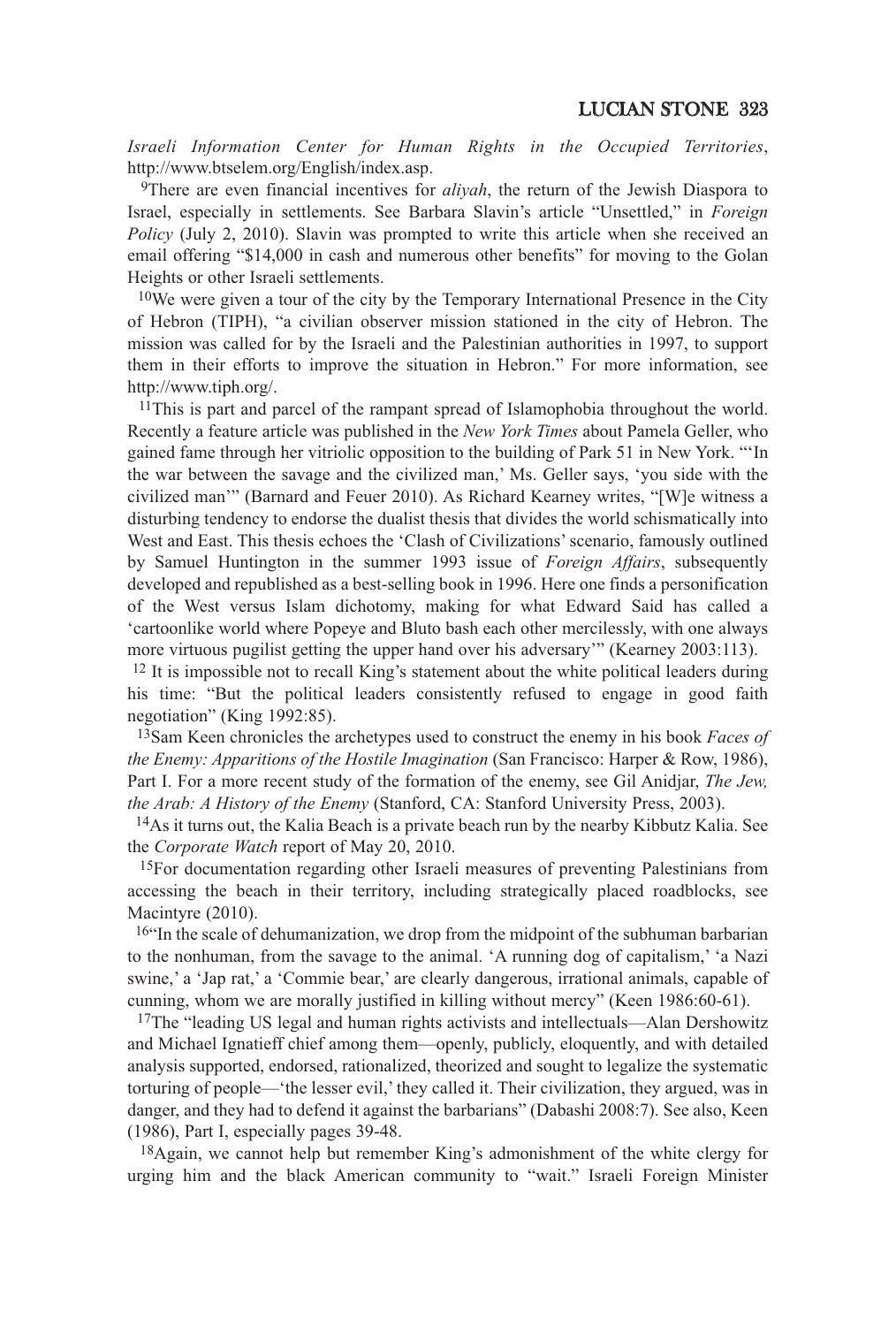Avigdor Lieberman presented the United Nations with a proposal for a "'two-staged' solution to the Israeli-Palestinian conflict that 'could take a few decades.' In his proposed plan, Palestinian Israelis would be moved to Palestinian territories in exchange for the evacuation of Israeli settlements" (Horn 2010).

19As Simone Weil wrote in her powerful essay *The Power of Words*, "our political universe is peopled exclusively by myths and monsters; all it contains is absolutes and abstract entities" (Weil 1986:222).

20Earlier in his letter, King lists a series of readily observable truths about the "unconscious development of bitterness" that such social-political conditions inevitably produce: "[W]hen you have seen vicious mobs lynch your mothers and fathers at will and drown your sisters and brothers at whim; when you have seen hate-filled policemen [soldiers] curse, kick, brutalize and even kill your . . . brothers and sisters with impunity; when you see the vast majority of your . . . brothers smothering in an airtight cage of poverty . . .; when you . . . see the depressing clouds of inferiority begin to form in [your child's] little eyes  $\ldots$ ; when you are humiliated day in and day out  $\ldots$ ; when you are harried by day and haunted by night by the fact that you are . . . living constantly at tiptoe stance never quite knowing what to expect next, and plagued with inner fears and outer resentments; when you are forever fighting a degenerating sense of 'nobodiness'; then you will understand why we find it difficult to wait" (King 1992:88-89). As an example of the daily experiences of Palestinians, see Juan Cole's *Informed Comment* blog posting from October 5, 2010, which chronicles two degrading incidents: the first is the arson of a Palestinian mosque and Qurans by Israeli settlers, and the second a video posted on YouTube by Israeli soldiers in which an IDF soldier belly dances around a captured and blindfolded Palestinian woman (Cole 2010).

#### 21See King (1992:86-87).

22Israeli Foreign Minister Avigdor Lieberman's proposal to the UN cited earlier, transitioned seamlessly to his telling UN delegates that "Iran can exist without Hamas but Hamas can't exist without Iran," thereby suggesting Israel and its allies take preemptive actions against Iran, even to the extent of instigating regime change (Horn 2010).

 $23$ "If we are to think to think our way to a future different from the insensate scenario of unlimited warfare that has been prescribed for us, then culture needs to imagine alternative forms that are not even dreams at present—produced for a public that extends beyond the initiates, and 'political' in the sense of relevant to worldly affairs—with confidence that a truly unforced cultural project will be free of both the fundamentalist intolerance and the commercial libertinism that, from partial perspectives, are now so feared . . . . Lacking a homeland, such a project may first consist of a radically cosmopolitan republic of letters and images, electronically connected, digitally displayed, and also circulating as books-in-translation. The contradiction of such a project, which needs to be made productive, is that it will rely on the protection of the very enclaves of freedom—academic and cultural institutions—that at present keep intellectual work isolated from political effect" (Buck-Morss 2003:10-11).

24See *The Palestine Poster Archives* at: http://www.palestineposterproject.org/.

25See Dabashi (2006) for a wonderful collection of essays on Palestinian film. See also note 23 above.

26Image courtesy of artist, Amer Shomali; for more information, see http://www.zanstudio.com. Also, I would like to thank Dan Walsh, director of *The Palestine Poster Archives*, available at http://www.palestineposterproject.org/.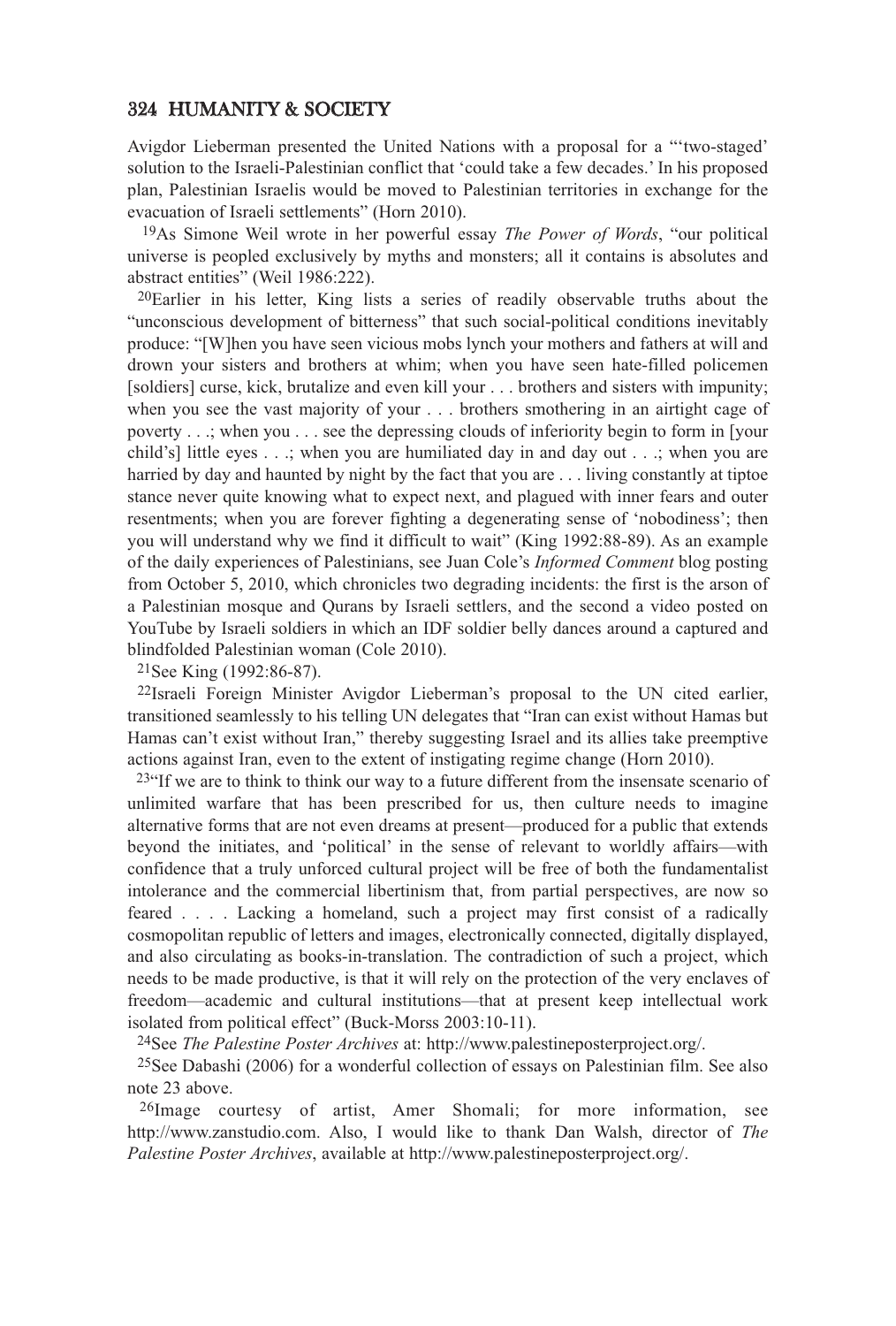### **REFERENCES**

- Amiry, Suad. 2010. *Nothing To Lose But Your Life: An 18 Hour Journey with Murad*. Doha, Qatar: Bloomsbury Qatar Foundation Publishing.
	- \_\_\_\_\_\_. 2006. *Sharon and My Mother-in-Law: Ramallah Diaries*. New York: Anchor Books.
- Anidjar, Gil. 2003. *The Jew, the Arab: A History of the Enemy*. Stanford, CA: Stanford University Press.
- Associated Free Press (AFP) News Report. 2010. "Abbas told Arab summit Israel has 'cancelled Oslo.'" Retrieved October 12, 2010

(http://www.google.com/hostednews/afp/article/ALeqM5j0FoIFL6DLaq5uSt42RNJn 3P2rJA?docId=CNG.ca5885cbc217ad8dfe9576713d2a47c7.151).

Barnard, Anne and Alan Feuer. 2010. "Outraged, and Outrageous." *New York Times*, October 8. Retrieved October 12, 2010

(http://www.nytimes.com/2010/10/10/nyregion/10geller.html).

Bayat, Asef. 2010. *Life As Politics: How Ordinary People Change the Middle East*. Stanford, CA: Stanford University Press.

- BBC News. 2010. "Palestinians reject Israeli offer on settlement freeze." BBC News, October 11. Retrieved October 12, 2010 (http://www.bbc.co.uk/news/world-middleeast-11519969).
- Buck-Morss, Susan. 2003. *Thinking Past Terror: Islamism and Critical Theory on the Left.* New York: Verso.

Cole, Juan. 2010. *Informed Comment*, October 5. Retrieved October 10, 2010 (http://www.juancole.com/2010/10/settler-arsonists-strike-palestinian-mosques-quransas-israeli-army-belly-dancing-video-surfaces.html).

- *Corporate Watch*. 2010. "Report of 20 May 2010." Retrieved October 21, 2010 (http://www.corporatewatch.org/?lid=3608).
- Critchley, Simon. 2002. *On Humour*. New York: Routledge.

Dabashi, Hamid. 2008. *Islamic Liberation Theology: Resisting the Empire*. New York: Routledge.

\_\_\_\_\_\_. ed. 2006. *Dreams of a Nation: On Palestinian Cinema*. New York: Verso.

Hass, Amira. 2003. "You can drive along and never see an Arab." *Haaretz*, January 22. Retrieved September 28, 2010 (http://www.haaretz.com/print-edition/opinion/you-candrive-along-and-never-see-an-arab-1.21522).

Horn, Jordana. 2010. "Lieberman at UN: Peace must be based on territory exchange." *Jerusalem Post*, September 28. Retrieved October 12, 2010

(http://www.jpost.com/Israel/Article.aspx?id=189528).

Kearney, Richard. 2003. *Strangers, Gods and Monsters: Interpreting otherness*. New York: Routledge.

\_\_\_\_\_\_. 2002. *On Stories*. New York: Routledge.

- Keen, Sam. 1986. *Faces of the Enemy: Apparitions of the Hostile Imagination*. San Francisco: Harper & Row.
- Khalilieh, Suhail. 2010. "The Geopolitical Conditions in the Occupied Palestinian Territories." PowerPoint presentation is unpublished; courtesy of the author.

King, Martin Luther Jr. 1992. "Letter from a Birmingham Jail." In Martin Luther King Jr., *I Have a Dream: Writings and Speeches that Changed the World*, edited by James Melvin Washington. San Francisco: HarperSanFrancisco.